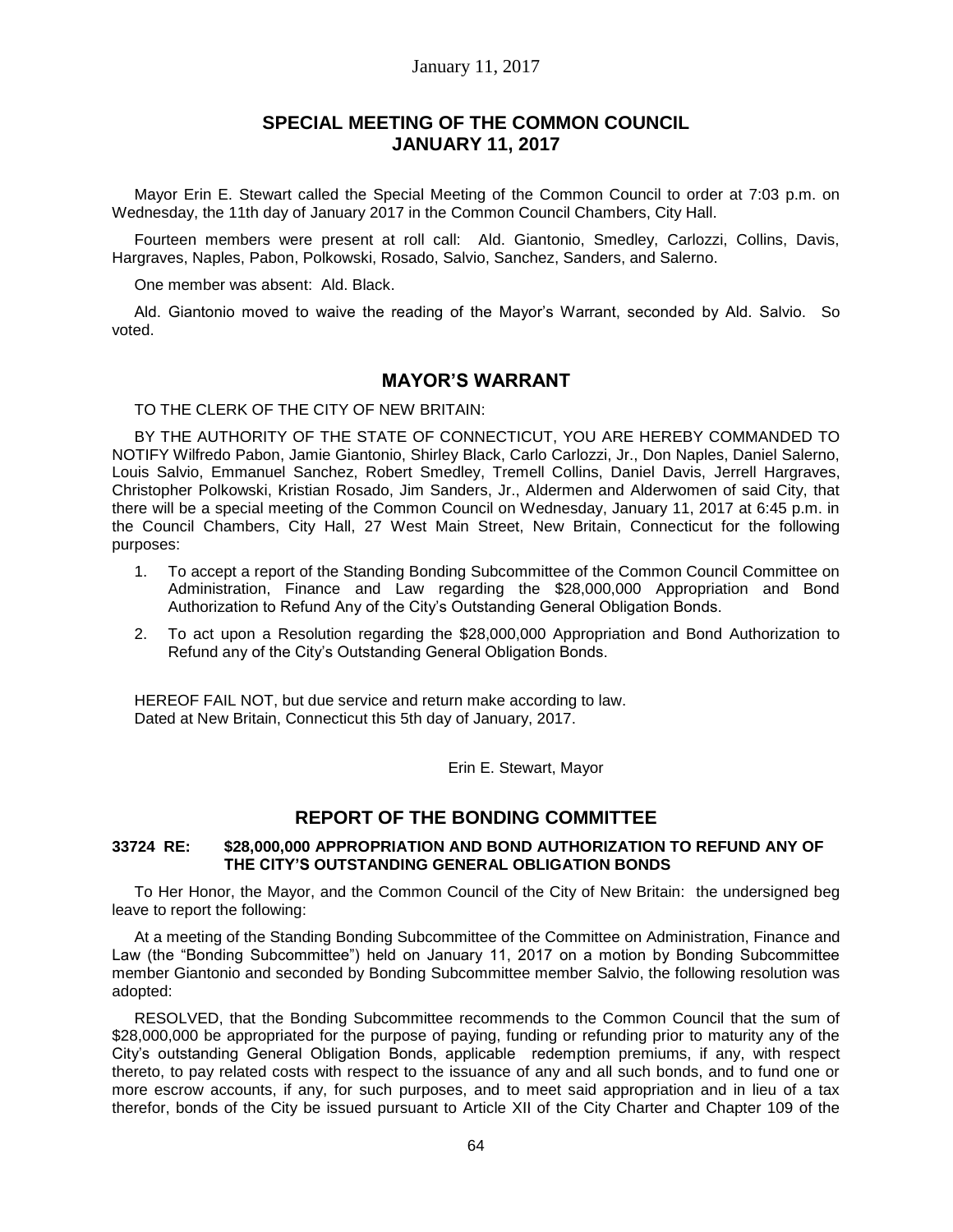Connecticut General Statutes, as amended, or any other provision of law thereto enabling, in an amount not to exceed \$28,000,000 or so much thereof as may be necessary after deducting other sources of funds available therefor.

BE IT FURTHER RESOLVED, that the Bonding Subcommittee recommends to the Common Council that the bonds may be sold in a single issue or may be consolidated with other authorized but unissued bonds of the City. The bonds shall be issued in fully registered form, be executed in the name and on behalf of the City by the facsimile or manual signatures of the Mayor and the Treasurer, bear the City seal or a facsimile thereof, be certified and payable at a bank or trust company designated by the Mayor and the Treasurer which bank or trust company may also be designated as the registrar and transfer agent, and be approved as to their legality by Bond Counsel to the City. The bonds may be issued in one or more series and shall bear such rate or rates of interest as determined by the Mayor and the Treasurer. The bonds shall be general obligations of the City and each of the bonds shall recite that every requirement of law relating to its issue has been duly complied with, that such bonds are within every debt and other limit prescribed by law, and that the full faith and credit of the City are pledged to the payment of the principal thereof and interest thereon. The aggregate principal amount of bonds to be issued, the annual installments of principal, the redemption provisions, if any, the interest rate or rates, form, manner and date of issuance and sale, and other terms, details and particulars of such bonds shall be determined by the Mayor and the Treasurer.

BE IT FURTHER RESOLVED, that the Bonding Subcommittee recommends to the Common Council that the bonds may be sold by the Mayor and the Treasurer in a public sale, sealed proposal or a negotiated underwriting and the Mayor and the Treasurer are authorized to select the underwriter or underwriters and to enter into, execute and deliver on behalf of the City a contract of purchase for such bonds on such terms and conditions as they shall determine.

BE IT FURTHER RESOLVED, that the Bonding Subcommittee recommends to the Common Council that the Mayor and the Treasurer are hereby authorized, on behalf of the City, to enter into agreements or otherwise covenant for the benefit of bondholders to provide information on an annual or other periodic basis to the Municipal Securities Rulemaking Board or any other municipal securities information repositories or state based information repositories (the "Repositories") and to provide notices to the Repositories of material events as enumerated in Securities and Exchange Commission Exchange Act Rule 15c2-12, as amended, as may be necessary, appropriate or desirable to effect the sale of the bonds authorized by this resolution. Any agreements or representations to provide information to Repositories made prior hereto are hereby confirmed, ratified and approved.

BE IT FURTHER RESOLVED, that the Bonding Subcommittee recommends to the Common Council that the Mayor and the Treasurer are further authorized to enter into, execute and deliver, on behalf of the City, any agreements they deem reasonable or necessary to provide credit enhancement and liquidity to the bonds. The Mayor and the Treasurer are further authorized to appoint a certifying agent, paying agent, transfer agent, registrar, interest rate advisor, escrow agent and such other advisors and consultants as they may deem necessary or desirable, and to execute and deliver on behalf of the City any and all bond insurance or credit enhancement, continuing disclosure or other agreements they deem necessary to provide for the issuance of such bonds.

BE IT FURTHER RESOLVED, that the Bonding Subcommittee recommends to the Common Council that the Mayor and the Treasurer are authorized to issue all or any portion of the bonds as bonds the interest on which is includable in the gross income of the owners thereof for federal income tax purposes and it is hereby found and determined that the issuance of any such bonds is in the public interest.

> Robert Smedley, Chairman Bonding Subcommittee of the Committee on Administration, Finance and Law

Ald. Giantonio moved to accept, seconded by Ald. Salvio. So voted. Approved January 12, 2017 by Mayor Erin E. Stewart.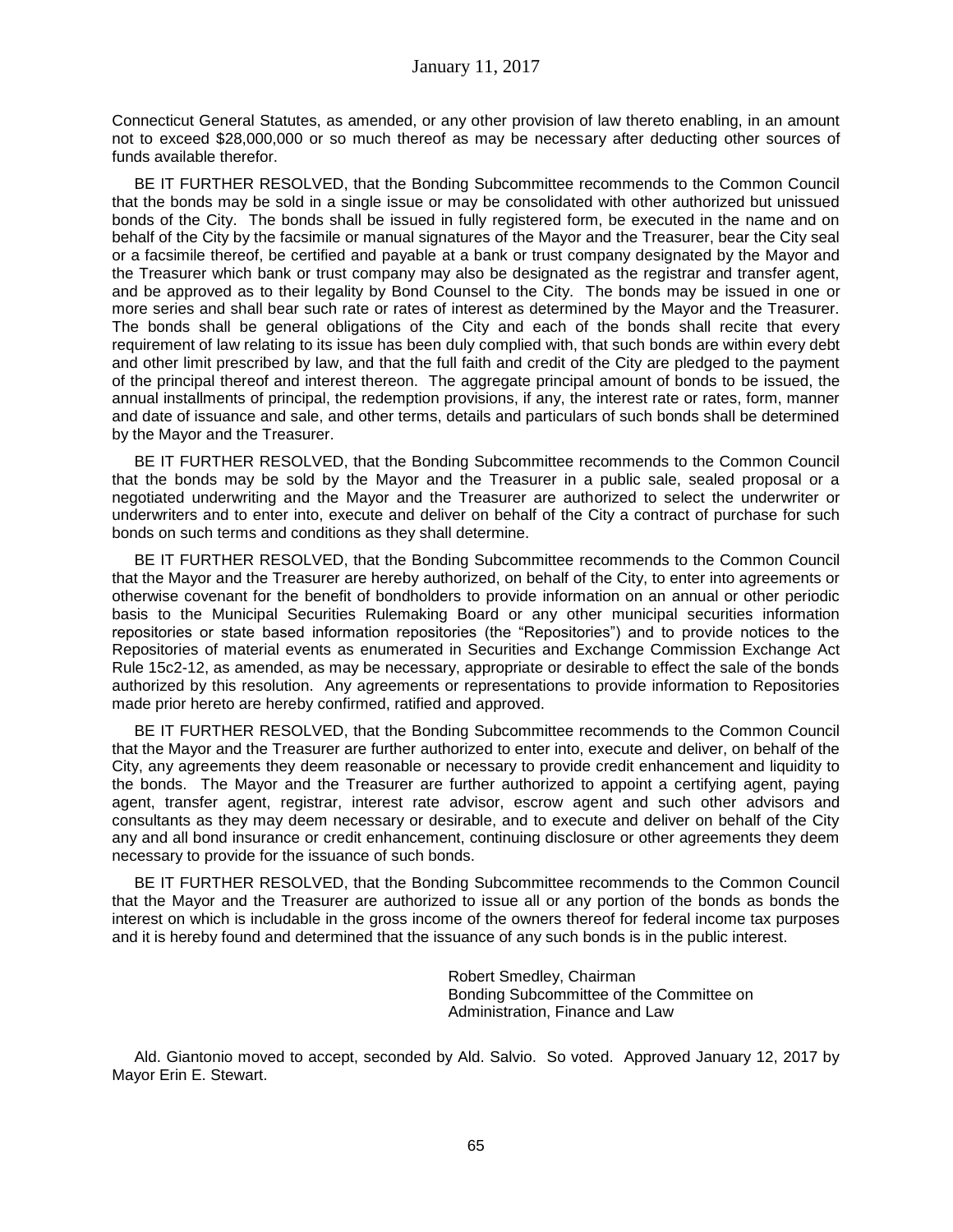## **RESOLUTION**

### **33724-1 RE: \$28,000,000 APPROPRIATION AND BOND AUTHORIZATION TO REFUND ANY OF THE CITY'S OUTSTANDING GENERAL OBLIGATION BONDS**

To Her Honor, the Mayor, and the Common Council of the City of New Britain: the undersigned beg leave to recommend the adoption of the following:

At a meeting of the Common Council held on January 11, 2017 on a motion by Council member Giantonio and seconded by Council member Salerno the following resolution was adopted:

RESOLVED, by the Common Council of the City of New Britain on the recommendation of the Standing Bonding Subcommittee of the Committee on Administration, Finance and Law adopted at its meeting held on January 11, 2017, that the sum of \$28,000,000 be appropriated for the purpose of paying, funding or refunding prior to maturity any of the City's outstanding General Obligation Bonds, applicable redemption premiums, if any, with respect thereto, to pay related costs with respect to the issuance of any and all such bonds, and to fund one or more escrow accounts, if any, for such purposes, and to meet said appropriation and in lieu of a tax therefor, bonds of the City be issued pursuant to Article XII of the City Charter and Chapter 109 of the Connecticut General Statutes, as amended, or any other provision of law thereto enabling, in an amount not to exceed \$28,000,000 or so much thereof as may be necessary after deducting other sources of funds available therefor.

BE IT FURTHER RESOLVED, that the bonds may be sold in a single issue or may be consolidated with other authorized but unissued bonds of the City. The bonds shall be issued in fully registered form, be executed in the name and on behalf of the City by the facsimile or manual signatures of the Mayor and the Treasurer, bear the City seal or a facsimile thereof, be certified and payable at a bank or trust company designated by the Mayor and the Treasurer which bank or trust company may also be designated as the registrar and transfer agent, and be approved as to their legality by Bond Counsel to the City. The bonds may be issued in one or more series and shall bear such rate or rates of interest as determined by the Mayor and the Treasurer. The bonds shall be general obligations of the City and each of the bonds shall recite that every requirement of law relating to its issue has been duly complied with, that such bonds are within every debt and other limit prescribed by law, and that the full faith and credit of the City are pledged to the payment of the principal thereof and interest thereon. The aggregate principal amount of bonds to be issued, the annual installments of principal, the redemption provisions, if any, the interest rate or rates, form, manner and date of issuance and sale, and other terms, details and particulars of such bonds shall be determined by the Mayor and the Treasurer.

BE IT FURTHER RESOLVED, that the bonds may be sold by the Mayor and the Treasurer in a public sale, sealed proposal or a negotiated underwriting and the Mayor and the Treasurer are authorized to select the underwriter or underwriters and to enter into, execute and deliver on behalf of the City a contract of purchase for such bonds on such terms and conditions as they shall determine.

BE IT FURTHER RESOLVED, that the Mayor and the Treasurer are hereby authorized, on behalf of the City, to enter into agreements or otherwise covenant for the benefit of bondholders to provide information on an annual or other periodic basis to the Municipal Securities Rulemaking Board or any other municipal securities information repositories or state based information repositories (the "Repositories") and to provide notices to the Repositories of material events as enumerated in Securities and Exchange Commission Exchange Act Rule 15c2-12, as amended, as may be necessary, appropriate or desirable to effect the sale of the bonds authorized by this resolution. Any agreements or representations to provide information to Repositories made prior hereto are hereby confirmed, ratified and approved.

BE IT FURTHER RESOLVED, that the Mayor and the Treasurer are further authorized to enter into, execute and deliver, on behalf of the City, any agreements they deem reasonable or necessary to provide credit enhancement and liquidity to the bonds. The Mayor and the Treasurer are further authorized to appoint a certifying agent, paying agent, transfer agent, registrar, interest rate advisor, escrow agent and such other advisors and consultants as they may deem necessary or desirable, and to execute and deliver on behalf of the City any and all bond insurance or credit enhancement, continuing disclosure or other agreements they deem necessary to provide for the issuance of such bonds.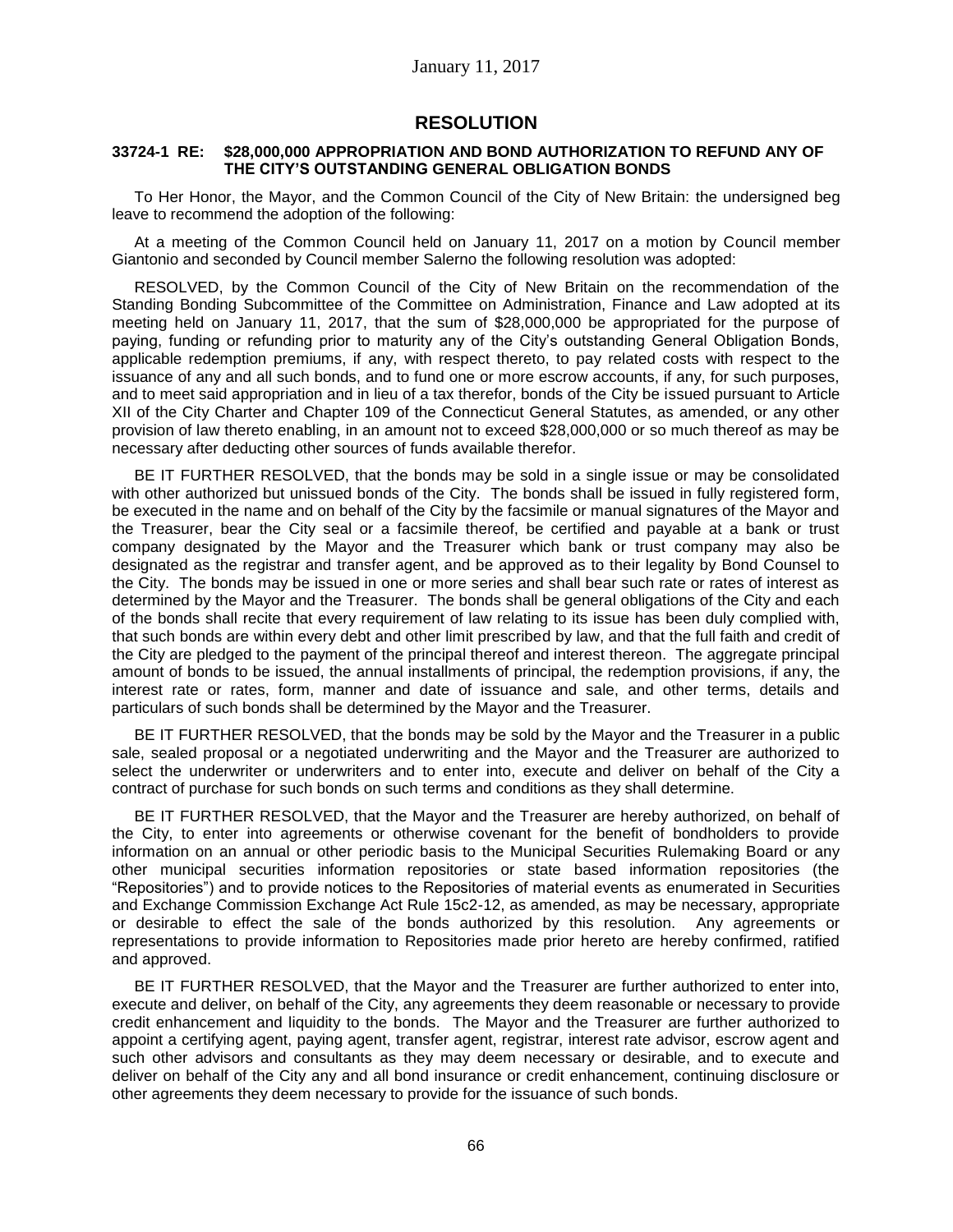## January 11, 2017

BE IT FURTHER RESOLVED, that the Mayor and the Treasurer are authorized to issue all or any portion of the bonds as bonds the interest on which is includable in the gross income of the owners thereof for federal income tax purposes and it is hereby found and determined that the issuance of any such bonds is in the public interest.

### Alderman Robert Smedley

Ald. Giantonio moved to accept and adopt, seconded by Ald. Salerno. Roll call vote: 14 in favor, 0 opposed. IN FAVOR : Ald. Giantonio, Smedley, Carlozzi, Collins, Davis, Hargraves, Naples, Pabon, Polkowski, Rosado, Salvio, Sanchez, Sanders and Salerno. RESOLUTION ADOPTED. Approved January 12, 2017 by Mayor Erin E. Stewart.

There being no further business to come before the Council, Ald. Giantonio moved to adjourn, seconded by Ald. Rosado. Meeting adjourned at 7:48 p.m.

ATTEST: Mark H. Bernacki, City Clerk